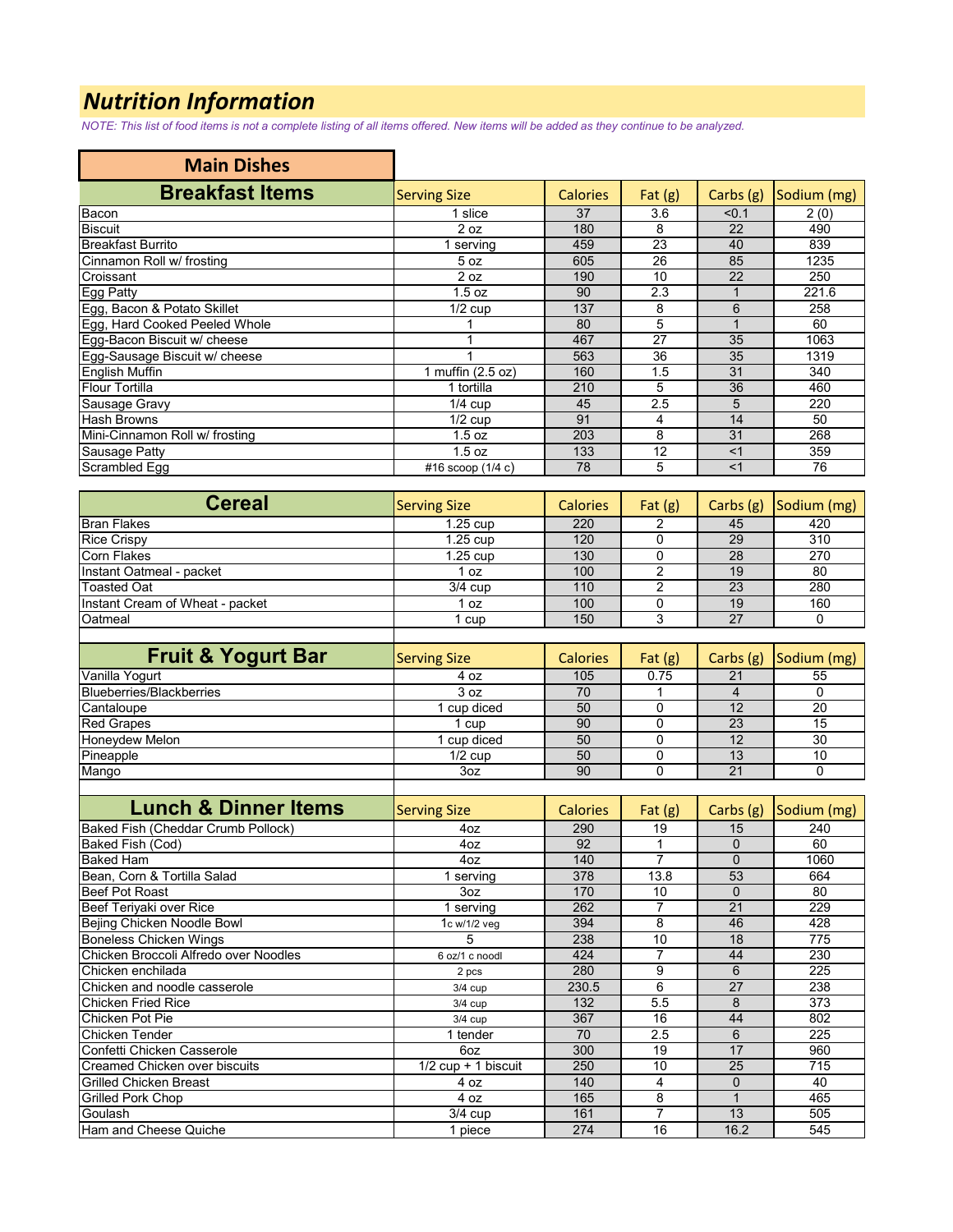| Ham Loaf                                        | 4oz                          | 787             | 51.7            | 44                    | 1225             |
|-------------------------------------------------|------------------------------|-----------------|-----------------|-----------------------|------------------|
| Herbed Chicken Pasta (hot or cold)              | $\overline{3}$ oz            | 469             | 24              | 38                    | 511              |
| <b>Herbed Tilapia</b>                           | 4 oz                         | 230             | 11              | 17                    | 550              |
| Homemade Vegetable Lasagna                      | 1 square                     | 250             | 7               | 26                    | 464              |
| Hot Beef Sandwich (potato/gravy)                | 1 serving                    | 290             | 6               | $\overline{27}$       | 651              |
| Hot Turkey Sandwich (potato/gravy)              | 1 serving                    | 287             | $\overline{5}$  | 27                    | 745              |
| Lasagna Casserole                               | $2/3$ cup                    | 245             | 11              | 21                    | 651              |
| Macaroni & Cheese                               | 1 serving                    | 476             | 22.5            | 45                    | 841              |
| <b>Mexican Caserole</b>                         | 1 serving                    | 323             | 14.6            | 24.8                  | 511              |
| Meatloaf (22 servings/pan)                      | 1 serving                    | 318             | 12              | 26.5                  | 336              |
| Oven Fried Chicken                              | 4oz                          | 152             | 4               | 6                     | 168              |
| Pizza, Supreme Individual                       | 1(6 oz)                      | 450             | $\overline{22}$ | 49                    | 810              |
| Pork Chop                                       | 4oz                          | 165             | 8               | $\mathbf{0}$          | 465              |
| Pork Loin, Baked                                | 4oz                          | 160             | $\overline{9}$  | $\mathbf{0}$          | 330              |
| Quiche                                          | 1 serving                    | 274             | 16              | 16                    | 545              |
| Roast Beef                                      | 4oz                          | 226             | 13              | $\mathbf 0$           | 107              |
| Salisbury Steak                                 | 4 oz                         | 306             | 12              | 21                    | 354              |
| Scalloped Potatoes and Ham                      | $3/4$ cup                    | 183             | 4               | $\overline{27}$       | 1199             |
| Chicken spinach Bake                            | 1 serving                    | 280             | 16              | 2.5                   | 492              |
| Sesame Chicken                                  | 4 oz                         | 90              | $\mathbf{1}$    | $\overline{2}$        | 270              |
| Sizzlin' Faiita Salad                           | 1 serving                    | 244             | 14.5            | 9                     | 446              |
| Taco Salad - incl LF sour cream and salsa       | 1 individual                 | 410             | 20              | 36                    | 859              |
| <b>Tater Tot Casserole</b>                      | $3/4$ cup                    | 288             | 16              | 19                    | 503              |
| <b>Tamale Pie</b>                               | 1 serving                    | 351             | 9               | 53                    | 1046             |
| Tuna Noodle Casserole                           | $#6$ scoop                   | 215             | $\overline{7}$  | 27                    | 384              |
| Roast Turkey                                    | 3 oz                         | 75              | 1.5             | $\overline{0}$        | 390              |
| <b>Turkey Tettrazini</b>                        | $# 6$ scoop                  | 187             | 6               | 20.5                  | 712              |
| Turkey, roasted (skinless)                      | $\overline{3}$ oz            | 75              | 1.5             | $\mathbf{0}$          | 390              |
| <b>Walking Tacos (Beef)</b>                     | 1 bag with 1/3 cup meat      | 287             | 11.6            | $\overline{30}$       | 536              |
| Walking Tacos (chicken)                         | 1 bag with 1/3 cup meat      | 276             | 7.6             | 29.5                  | 514              |
|                                                 |                              |                 |                 |                       |                  |
| <b>Sandwiches</b>                               | <b>Serving Size</b>          | <b>Calories</b> | Fat $(g)$       | Carbs (g)             | Sodium (mg)      |
| <b>BBQ Pork on Bun</b>                          | 3 oz                         | 418             | 23.5            | 30                    | 927              |
| <b>BBQ Beef on Bun</b>                          | 3 oz                         | 468             | 20.5            | 38                    | 332              |
| Garden Vegetable Burger on bun                  | $\overline{1}$ (3 oz burger) | 248             | 5               | 44                    | 642              |
| <b>BLT Wrap</b>                                 | 1 wrap                       | 443             | $\overline{22}$ | 42                    | 1325             |
| Brat on bun w/ 1/2 cup sauerkraut               | 1                            | 416             | 27              | 27                    | 1394             |
| Brat on bun w/o sauerkraut                      | 1                            | 403             | 27              | 24                    | 925              |
| Breaded Fish on Bun (Cod)                       | $\mathbf{1}$                 | 390             | $\overline{11}$ | 32                    | 740              |
| Chicken Salad                                   | 1                            | 354             | 16              | 41                    | 844              |
| Chili Dog on Bun                                | 1                            | 449             | 14              | 58                    | 1125             |
| Egg Roll                                        | 1                            | 180             | 9               | 18                    | 450              |
| Garden Vegetable Burger on Bun                  | 1                            | 238             | 5               | 32                    | $\overline{512}$ |
| Grilled Cheese on Sourdough                     | 1                            | 330             | 13.5            | 39                    | 650              |
| <b>Grilled Reuben Sandwich</b>                  |                              |                 |                 |                       |                  |
|                                                 |                              |                 |                 |                       |                  |
|                                                 | $\mathbf{1}$                 | 653             | 43              | 34                    | 1698             |
| Hamburger on Bun                                | 3 oz                         | 368             | 18.5            | 29                    | 1024             |
| Hot Ham & Cheese                                | 1                            | 523             | 22              | 45                    | 445              |
| <b>Philly Steak Sandwich</b>                    | 1                            | 300             | 10              | 35                    | 825              |
| Pork Tenderloin on Bun                          | 4 oz                         | 408             | 16              | 50                    | 682              |
| Sloppy Joe on Bun                               | $1/4$ cup                    | 304             | 9               | 40                    | 605              |
| Smoked Brisket Sandwich<br>Turkey Burger on Bun | 1<br>1                       | 365<br>378      | 9.5<br>22.5     | 28<br>$\overline{28}$ | 446<br>812       |

| <b>Sides</b>           |                     |                 |           |             |             |
|------------------------|---------------------|-----------------|-----------|-------------|-------------|
| <b>Crackers</b>        | <b>Serving Size</b> | <b>Calories</b> | Fat $(g)$ | Carbs $(g)$ | Sodium (mg) |
| <b>Club Crackers</b>   | $2$ /pkg            | 30              | . . 5     |             | 75          |
| <b>Graham Cracker</b>  | $2$ /pkg            | 60              | 5.،       | 11          | 80          |
| Saltine, Unsalted Tops | $2$ /pkg            | 50              |           | 9           | 105         |
| <b>Wheat Harvest</b>   | $2$ /p $kg$         | 35              | 1.5       | 4           | 60          |
| <b>Animal Crackers</b> | package             | 120             | 3         | 22          | 85          |
| <b>Rice</b>            | <b>Serving Size</b> | <b>Calories</b> | Fat $(g)$ | Carbs $(g)$ | Sodium (mg) |
| <b>Kluski Noodles</b>  | cup                 | 220             |           | 40          | 15          |
| Rice                   | $1/2$ cup           | 85              |           | 19          |             |
| <b>Rice Pilaf</b>      | $1/3$ cup           | 183             | 3         | 34          | 177         |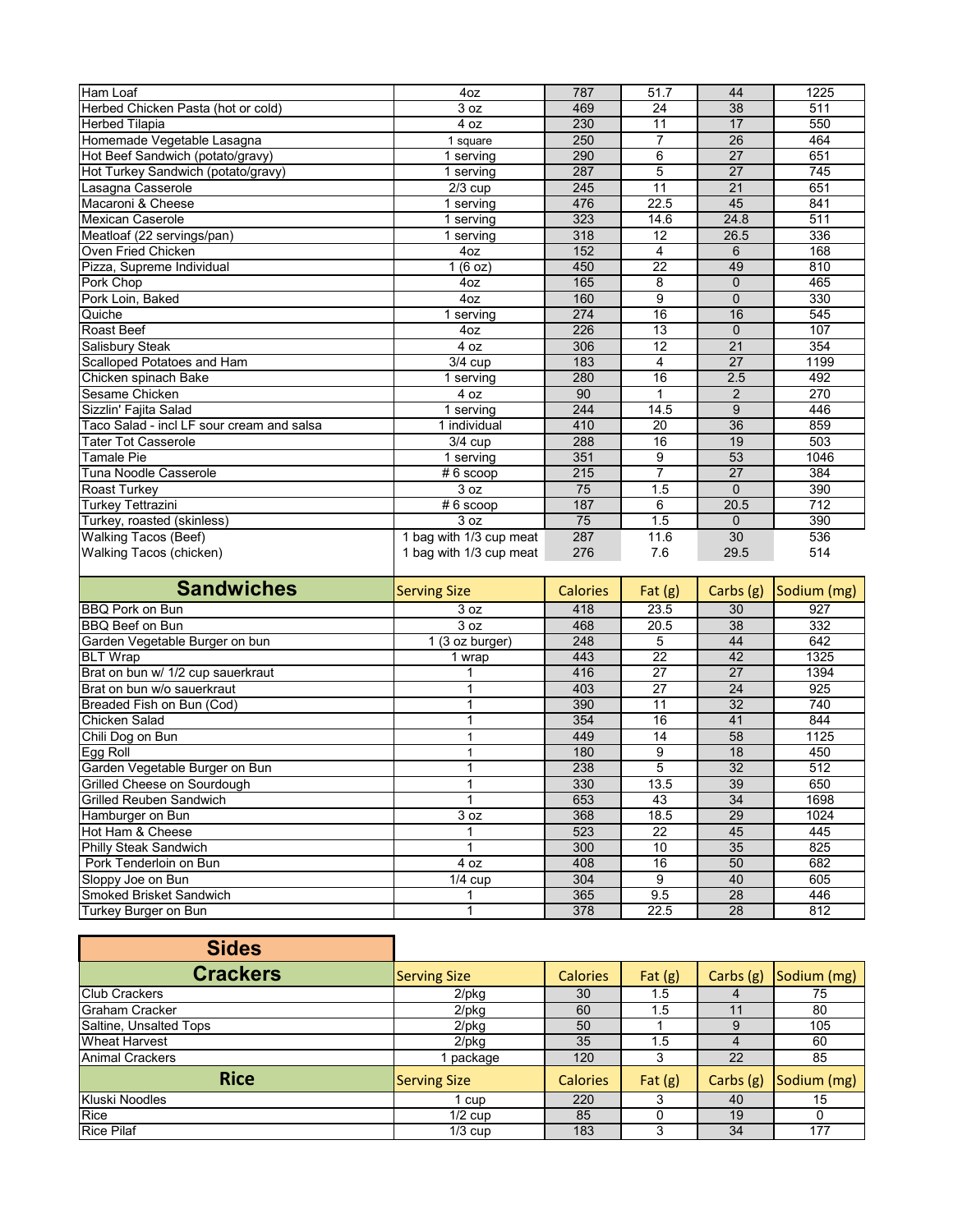| <b>Salads</b>                | <b>Serving Size</b>  | <b>Calories</b> | Fat $(g)$        | Carbs (g)       | Sodium (mg)      |
|------------------------------|----------------------|-----------------|------------------|-----------------|------------------|
| Coleslaw                     | $1/2$ cup            | 90              | 7                | 6               | 188              |
| <b>Cottage Cheese</b>        | $1/2$ cup            | 80              | $\overline{1.2}$ | 5               | 459              |
| Potato Salad                 | $1/2$ cup            | 150             | 8                | 17              | 200              |
| Sweet Macaroni Salad         | $\overline{1}/2$ cup | 186             | 4.5              | 30              | 145              |
| Cottage Cheese fluff salad   | $3/4$ cup            | 135             | 3                | $\overline{21}$ | 219              |
| <b>Soup</b>                  | <b>Serving Size</b>  | <b>Calories</b> | Fat $(g)$        | Carbs (g)       | Sodium (mg)      |
| <b>African Yam</b>           | 6 oz                 | 98              | 2.5              | 15              | 357              |
| <b>Beef Noodle</b>           | 6 oz                 | 103             | $\overline{2}$   | 10              | 120              |
| <b>Beef Vegetable</b>        | 6 oz                 | 77              | 1.8              | $\overline{7}$  | 158              |
| <b>Black Bean</b>            | 6 oz                 | 211             | 5.7              | 29              | 1468             |
| <b>Broccoli Cheese</b>       | 6 oz                 | 126             | 2.2              | 13              | 698              |
| <b>Chicken Barley</b>        | 6 oz                 | 178             | 4                | 25              | 382              |
| <b>Chicken Dumpling</b>      | 6 oz                 | 214             | $\overline{2.7}$ | 15              | 472              |
| <b>Chicken Noodle</b>        | 6 oz                 | 167.3           | 0.7              | 5.7             | 308.9            |
| <b>Chicken Pot Pie</b>       | 6 oz                 | 162             | 7.5              | 15.9            | 520              |
| Chicken Tortilla             | 6 oz                 | 101             | 5.5              | 17              | 866              |
| Chicken Vegetable Alfredo    | 6 oz                 | 160             | 7.7              | 11              | 745              |
| Chicken Vegetable            | 6 oz                 | 57              | $\overline{2}$   | 5               | 289              |
| Chili                        | 6 oz                 | 118             | 3.5              | 13              | 390              |
| Chipotle Pork Chili          | 6 oz                 | 177             | 4.5              | 18              | 476              |
| Bean and Ham                 | 6 oz                 | 187.5           | $\overline{5.3}$ | 23.25           | 759.8            |
| <b>Mexican Tortilla</b>      | 6 oz                 | 184             | $\mathbf 1$      | 20              | 499              |
| Minnesota Turkey & Wild Rice | 6 oz                 | 96              | $\overline{2}$   | 9               | 293              |
| Potato                       | 6 oz                 | 90              | $\overline{2}$   | 16              | 375              |
| Taco                         | 6 oz                 | 88              | $\overline{3}$   | 10.3            | 102              |
| Tomato                       | 6 oz                 | 56              | $\overline{0.5}$ | 12              | 505              |
| <b>Turkey Rice</b>           | 6 oz                 | 53              | $\overline{1.5}$ | 15              | $\overline{320}$ |
| Vegetable Beef               | 6 oz                 | 50              | 1                | 5               | 221              |
| Vegetable Chili              | 6 oz                 | 116             | 1                | 22              | 789              |
| <b>WW Vegetable</b>          | 6 oz                 | 40              | 0.5              | 9               | 354              |

| <b>Vegetables</b>                 | <b>Serving Size</b>  | <b>Calories</b> | Fat $(g)$        | Carbs (g)        | Sodium (mg)      |
|-----------------------------------|----------------------|-----------------|------------------|------------------|------------------|
| <b>Augratin Cauliflower</b>       | $\overline{1}/2$ cup | 89              | 5                | 8                | 270              |
| <b>Augratin Potatoes</b>          | $1/2$ cup            | 140             | 4                | 22               | 420              |
| <b>Baked</b> potato               | 1 each               | 248             | $\Omega$         | $\overline{30}$  | $\Omega$         |
| <b>Baked Beans</b>                | $\frac{1}{2}$ cup    | 198             | $\overline{2}$   | 42               | 441              |
| <b>Brocoli</b>                    | $1/2$ cup            | 30              | 0.5              | 8                | 80               |
| cabbage, braised                  | $1/3$ cup            | 12              | 0.7              | 1.4              | 4.5              |
| Cabbage, steamed                  | 4 oz                 | 69              | $\overline{4.5}$ | 6.5              | $\overline{22}$  |
| Capri Vegetables                  | $1/2$ cup            | $\overline{25}$ | $\Omega$         | $\overline{4}$   | 20               |
| Chunky Applesauce                 | $1/2$ cup            | 90              | $\Omega$         | $\overline{23}$  | 10               |
| Cauliflower                       | $1/2$ cup            | 25              | $\Omega$         | 5                | 20               |
| Corn Casserole                    | $\overline{1/3}$ cup | 197             | 12               | 20               | 322              |
| <b>Cheesy Mashed Potatoes</b>     | $1/2$ cup            | 145             | $\overline{7}$   | 17               | 117              |
| <b>French Fries</b>               | 4 oz                 | 208             | 9                | $\overline{30}$  | 429              |
| <b>Fried Apples</b>               | $\overline{1/2}$ cup | 44              | $\Omega$         | 11.7             | 1                |
| Fresh Vegetable Stir Fry          | $1/2$ cup            | 60              | 4                | 5.5              | 141              |
| Green bean Casserole              | $1/2$ cup            | 45              | $\overline{2}$   | 6                | 123              |
| Green beans                       | $1/2$ cup            | 15              | 1                | $\overline{3.5}$ | 259              |
| <b>Glazed Carrots</b>             | $1/2$ cup            | 116             | 4                | $\overline{20}$  | 20               |
| <b>Harvard Beets</b>              | $\overline{1/2}$ cup | 97              | 0                | 19               | $\overline{4}$   |
| Mandarin Vegetables               | $1/2$ cup            | 30              | $\mathbf{0}$     | 5                | 20               |
| Mashed Potatoes, Flake Dehydrated | $1/2$ c $(3.2$ oz)   | 70              | $\Omega$         | 16               | $\overline{15}$  |
| <b>Mixed Vegetables</b>           | $\frac{1}{2}$ cup    | 60              | $\Omega$         | $\overline{12}$  | 85               |
| Peas                              | $1/2$ cup            | $\overline{70}$ | $\Omega$         | 12               | 200              |
| Potato Munchers (Jalapeno)        | 3 oz                 | 180             | 9                | 20               | 330              |
| Potato Wedge                      | 3 oz                 | 140             | 6                | 19               | 430              |
| <b>Roasted Red Potatoes</b>       | $\overline{1/2}$ cup | 176             | 4.8              | $\overline{30}$  | 115              |
| Root Vegetables                   | $\overline{1/2}$ cup | 136             | 3                | $\overline{26}$  | 204              |
| Spinach                           | $\overline{1/2}$ cup | $\overline{30}$ | $\Omega$         | $\overline{3}$   | $\overline{125}$ |
| Stewed tomatoes                   | $1/2$ cup            | 37              | 0.8              | $\overline{7}$   | 273              |
| Squash Casserole                  | $1/3$ cup            | 69              | 1.8              | 13.7             | 22.2             |
| Squash Saute                      | $\frac{1}{2}$ cup    | 34              | $\overline{2.7}$ | $\overline{2}$   | 32               |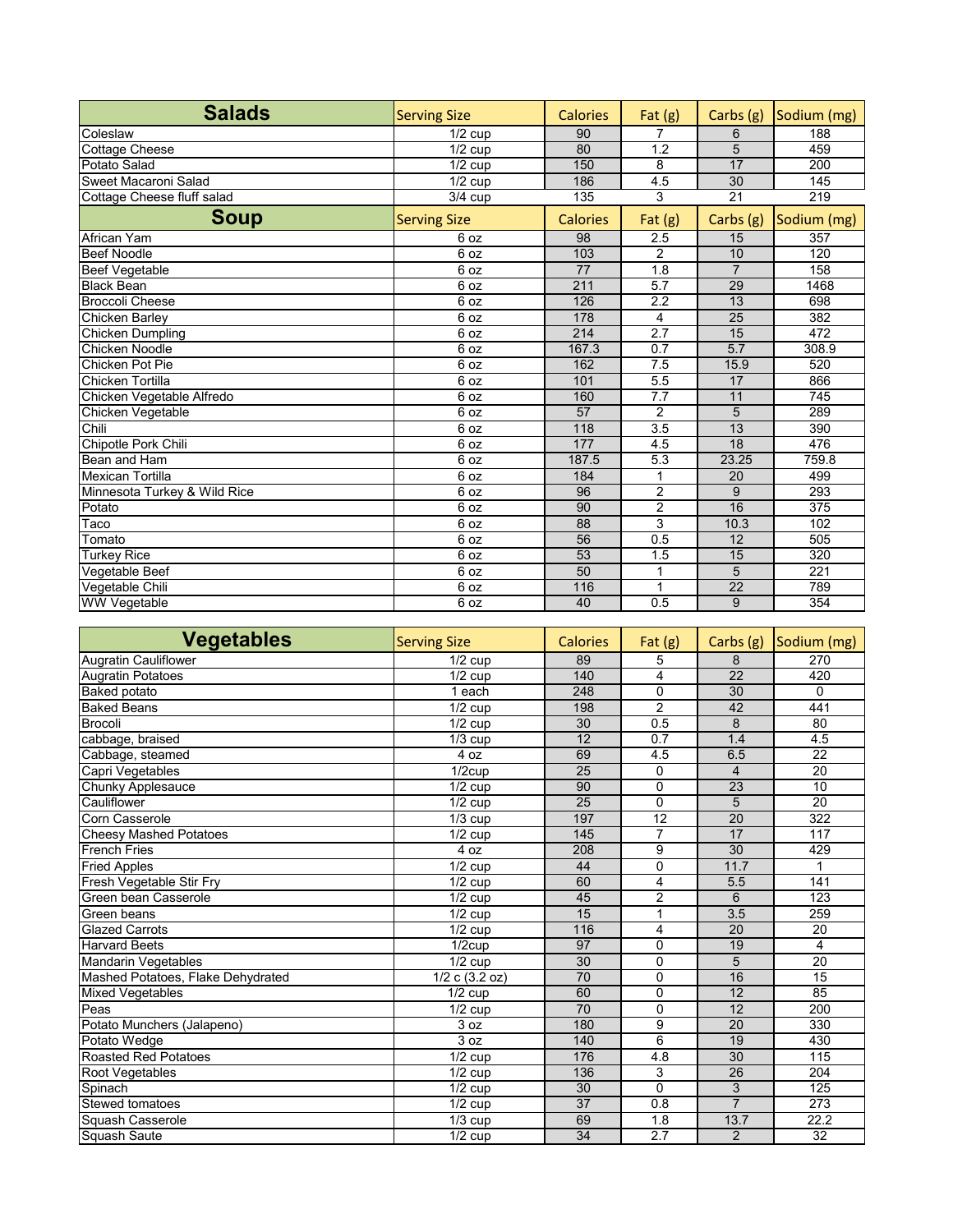| <b>Sweet</b><br>-ries<br>Potato | cup<br>$\sim$ | ור ו<br>14 L          | г. с | и.               |          |
|---------------------------------|---------------|-----------------------|------|------------------|----------|
| Whole<br>Corn<br>∴Kernal ∖      | cur<br>−      | 40 <sup>o</sup><br>юs |      | $\sim$<br>$\sim$ | ۵<br>ັບປ |

| <b>Sauces</b>                       |                       |                 |              |                |             |
|-------------------------------------|-----------------------|-----------------|--------------|----------------|-------------|
| <b>Condiments</b>                   | <b>Serving Size</b>   | <b>Calories</b> | Fat $(g)$    | Carbs (g)      | Sodium (mg) |
| American Cheese Slice               | 0.5 oz                | 70              | 6            |                | 310         |
| BBQ Sauce - ind cup/pump            | 1 1/2 Tbsp (full cup) | 68              | 0            | 15             | 360         |
| <b>Brown Sugar</b>                  | 1 pkt = $13q$         | 44              | 0            | 12             | $\Omega$    |
| <b>Cream Cheese</b>                 | $0.75$ oz cup         | 20              | $\mathbf{0}$ |                | 135         |
| Creamer, Coffee Mate Individual cup | .38 oz                | 30              | 1.5          | 4              | 0           |
| Creamer, powdered Non-Dairy         | $2.5$ gm SS           | 13              | 0.5          | 1.5            | 4.5         |
| Gravy                               | $1/2$ cup             | 90              | 5            | 10             | 440         |
| Jelly, assorted Reduced Calorie     | .12 <sub>g</sub>      | 10              | 0            | $\overline{2}$ | 0           |
| Jelly, Grape/Strawberry             | 0.5 oz                | 35              | 0            | 9              | $\Omega$    |
| Ketchup - indiv cup/pump            | 1 1/2 Tbsp (full cup) | 15              | 0            | 5              | 120         |
| Ketchup, foil pack                  | 9 gm                  | 10              | 0            | 3              | 80          |
| Maple Syrup                         | $1.5$ oz cup          | 130             | 0            | 32             | 45          |
| Maple Syrup, Sugar-free cup         | $1.5$ oz cup          | 25              | 0            | 10             | 75          |
| Margarine, SS pac                   | 0.5 <sub>g</sub>      | 25              | 3            | $\Omega$       | 30          |
| Mustard, SS pac                     | 5.5 <sub>q</sub>      | 5               | 0            |                | 85          |
| Peanut Butter, SS cup               | $0.5$ oz              | 80              |              | 4              | 65          |
| Sugar, granulated white             | 1 tsp                 | 16              | 0            | 4              | 0           |
| Sugar, SS pac                       | $1/10$ oz             | 10              | 0            | 3              | $\Omega$    |

| <b>Salad Dressing</b> | <b>Serving Size</b> | <b>Calories</b> | Fat $(g)$ | Carbs (g) | Sodium (mg) |
|-----------------------|---------------------|-----------------|-----------|-----------|-------------|
| 1000 Island           | 2 Tbsp              | 140             | 14        | 5         | 276         |
| Catalina              | 2 Tbsp              | 130             | 11        | 8         |             |
| <b>Catalina Free</b>  | 2 Tbsp              | 50              | 0         | 11        | 252         |
| <b>Honey Mustard</b>  | 2 Tbsp              | 140             | 14        |           | 200         |
| Italian FF            | 2 Tbsp              | 10              | 0         | 3         | 258         |
| Mayonaisse            | 1Tbsp               | 57              | 4.9       | 3.5       | 105         |
| Mayonnaise - Light    | 1 Tbsp              | 49              | 4.9       | 1.2       | 101         |
| Miracle Whip Light    | 1 Tbsp              | 30              | 3         | 2.5       | 131         |
| Ranch                 | 2 Tbsp              | 160             | 16        | 2.5       | 250         |
| Ranch Light           | 2 Tbsp              | 48              | 2.4       | 2         | 306         |
| Raspberry Viniagrette | 2 Tbsp              | 50              | 0         | 14        | 150         |
|                       |                     |                 |           |           |             |
| --<br>-               |                     |                 |           |           |             |

| <b>Other Dressings</b> | <b>Serving Size</b> | <b>Calories</b> | Fat $(g)$    | Carbs (g) | Sodium (mg) |
|------------------------|---------------------|-----------------|--------------|-----------|-------------|
| <b>Picante Mild</b>    | 0Z                  | 10              |              |           | 260         |
| Sweet & Sour, SS cup   | 0Z                  | 60              |              |           | 11F         |
| Gravy                  | 2 oz                | 45              | $ -$<br>ت. ے |           | 220         |

| <b>Snacks</b>                   |                     |                 |           |           |             |
|---------------------------------|---------------------|-----------------|-----------|-----------|-------------|
| <b>Breads/Bagels/Muffins</b>    | <b>Serving Size</b> | <b>Calories</b> | Fat $(g)$ | Carbs (g) | Sodium (mg) |
| Bun: Hot Dog, Brat or Hamburger | Whole, 2 oz         | 158             | 2.5       | 28        | 272         |
| Bread, whole wheat              | slice (1.1 oz)      | 77              |           | 13        | 147         |
| <b>Cornbread Muffins</b>        | 1 muffin            | 180             | 4.5       | 31        |             |
| Croissant                       | 1(2.2 oz)           | 253             | 13        | 29        | 464         |
| Bread, white                    | slice (1.1 oz)      | 83              |           | 16        | 212         |
| Sourdough Bread                 | slice (1.1 oz)      | 95              | <1        | 9         | 170         |
| <b>Garlic Bread</b>             | slice               | 160             | 9         | 17        | 280         |
| Bagel                           | 4 oz                | 310             |           | 65        | 650         |
| <b>Biscuit</b>                  | 2 oz                | 180             | 8         | 22        | 490         |
| Muffin (assorted)               | 1 muffin (2 oz)     | 180             | 6         | 28        | 160         |

| <b>Cookies</b>                | <b>Serving Size</b> | <b>Calories</b> | Fat $(g)$ | Carbs $(g)$ | Sodium (mg) |
|-------------------------------|---------------------|-----------------|-----------|-------------|-------------|
| <b>Butter Sugar Cookie</b>    |                     | 160             |           | 23          | 140         |
| Chocolate Chunk Cookie        |                     | 170             |           | 23          | 140         |
| M & M cookie                  |                     | 160             |           | 24          | 140         |
| <b>Oatmeal Raisin cookie</b>  |                     | 150             |           | 23          | 130         |
| White Chocolate Macademia Nut |                     | 170             |           | 21          | 120         |